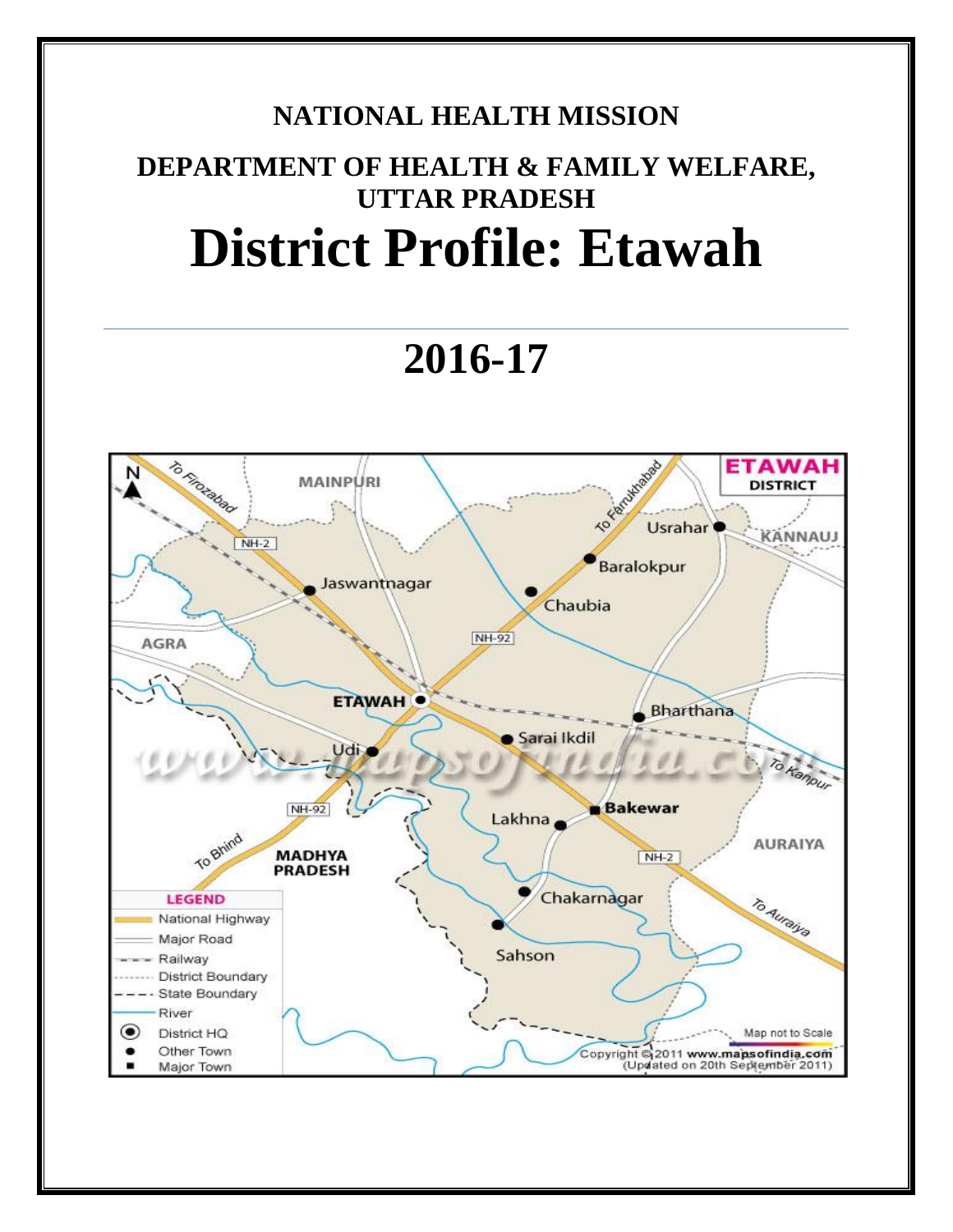## **District Profile:**

|                                                         | <b>Etawah</b> | <b>Uttar Pradesh</b> |
|---------------------------------------------------------|---------------|----------------------|
| Rural Population (In lakhs) (Census 2011)               | 1324872       | 1551.11              |
| Number of Districts (RHS 2014)                          |               | 75                   |
| Number of Sub District (Tehsil/Taluka etc.) Census 2011 | 6             | 312                  |
| Number of Villages (RHS 2014)                           | 420           | 106704               |
| Number of District Hospitals (RHS 2014)                 |               | 160                  |
| Number of Community Health Centres (RHS 2014)           | 8             | 773                  |
| Number of Primary Health Centres (RHS 2014)             | 27            | 3497                 |
| Number of Sub Centres (RHS 2014)                        | 162           | 20521                |

## **Demographic Profile**

| <b>Indicator</b>                                   | <b>Etawah</b> | <b>Uttar Pradesh</b> |
|----------------------------------------------------|---------------|----------------------|
|                                                    |               |                      |
| Total Population (In Crore) (Census 2011)          |               | 19.96                |
| Decadal Growth (%) (Census 2001)                   |               | 20.09                |
| Crude Birth Rate (SRS 2014)                        | 22.5          | 27.2                 |
| Crude Death Rate (SRS 2014)                        | 8.2           | 7.7                  |
| Natural Growth Rate (SRS 2014)                     | 14.3          | 19.5                 |
| Sex Ratio (Census 2011)                            | 870           | 908                  |
| Child Sex Ratio (Census 2011)                      | 875           | 899                  |
| Schedule Caste population (In Crore) (Census 2001) | 388283        | 3.51                 |
| Schedule Tribe population (in crore) (Census 2001) | 169           | 0.011                |
| Total Literacy Rate (%) (Census 2011)              | 78.41         | 69.72                |
| Male Literacy Rate (%) (Census 2011)               | 86.06         | 79.24                |
| Female Literacy Rate (%) (Census 2011)             | 69.61         | 59.26                |

### **Status of Health Indicators**

| <b>Indicators</b>            | $\frac{6}{9}$<br><b>Etawah</b> |  | <b>Uttar Pradesh</b>   |              | $\frac{0}{0}$ |                        |
|------------------------------|--------------------------------|--|------------------------|--------------|---------------|------------------------|
|                              |                                |  | <b>Decline</b><br>(MH) |              |               | <b>Decline</b><br>(MH) |
|                              |                                |  |                        |              |               |                        |
| <b>Infant Mortality Rate</b> | 56                             |  |                        | 71           | 50            | 29.57%                 |
|                              |                                |  |                        | $(SRS-2006)$ | $(SRS-2014)$  |                        |
|                              |                                |  |                        |              |               |                        |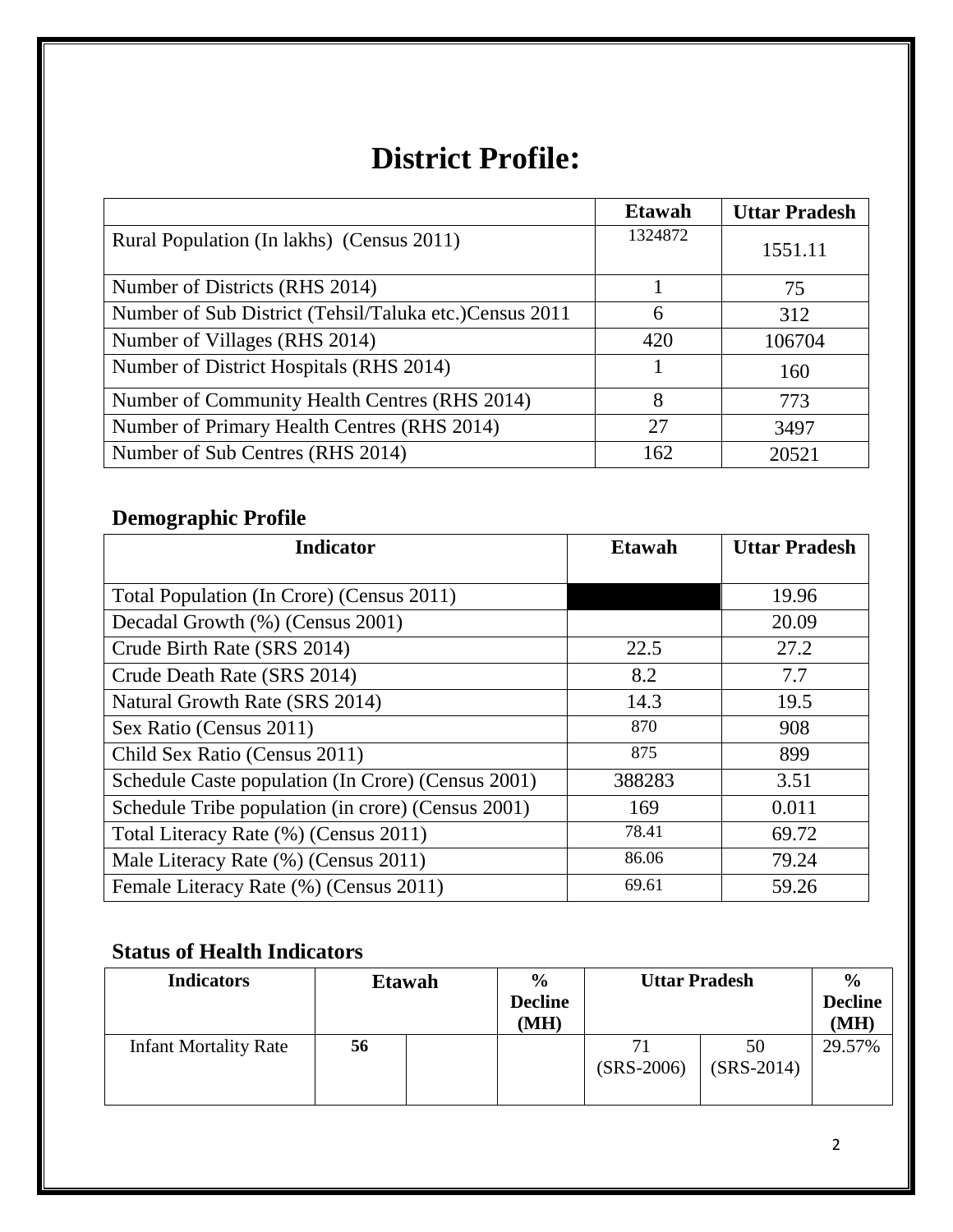| <b>Neo-Natal Mortality Rate</b> | 15  | 46           | 35           | 23.91%  |
|---------------------------------|-----|--------------|--------------|---------|
|                                 |     | (SRS 2006)   | $(SRS-2014)$ |         |
| <b>Maternal Mortality Ratio</b> | 267 | 440          | 285          | 35.22%  |
|                                 |     | (SRS 2004-   | (SRS 2011-   |         |
|                                 |     | (06)         | 13)          |         |
| <b>Total Fertility Rate</b>     | 3.4 | 4.2          | 3.1          | 26.19%  |
|                                 |     | $(SRS-2006)$ | (SRS 2014)   |         |
| <b>Under-five Mortality</b>     | 83  | 91           | 64           | 29.67 % |
| Rate                            |     | (SRS 2008)   | (SRS 2013)   |         |
|                                 |     |              |              |         |

## **Progress under Health Systems Strengthening**

| SI.<br>N <sub>0</sub> | <b>Activity</b>               | <b>Status</b>                                                                                                                                                                                                                               |
|-----------------------|-------------------------------|---------------------------------------------------------------------------------------------------------------------------------------------------------------------------------------------------------------------------------------------|
| $\mathbf{1}$          | 24x7 PHCs                     | Out of 27 only 4 PHCs are functioning on 24x7 basis.                                                                                                                                                                                        |
| $\overline{2}$        | Functioning as<br><b>FRUs</b> | Only 3 Facilities (1 DH, 0 SDH and 2 other level CHC and others<br>level) are working as FRUs                                                                                                                                               |
| 3                     | <b>ASHAs</b><br>Selected      | 1090 ASHAs have been engaged<br>$(974$ have been trained in 1 <sup>st</sup> Module, and 1042 ASHAs are<br>trained upto $5^{th}$ Module and ASHAs trained in Round-1 1086 &<br>1072 ASHAs trained in Round-2 of $6^{th}$ & $7^{th}$ Modules) |
| $\overline{4}$        | Contractual<br>appointments   | 418 Human Resource (HR) has been approved.<br>(Medical Officers (MBBS) - 5 Specialist 2, AYUSH Mos/ 45,<br>SNs 44, ANMs 56, LTs 16, Pharmacists 16, others )                                                                                |
| 5                     | Rogi Kalyan<br>Samiti         | 10 facilities (2 DH, 8 CHCs) have been registered with RKS.                                                                                                                                                                                 |
| 6                     | <b>VHSNCs</b>                 | Out of 471 villages, 471 villages constituted VHSNCs.                                                                                                                                                                                       |
| 7                     | <b>DLVMCs</b>                 | Completion of 0 DLVMC has been reported.                                                                                                                                                                                                    |
| 8                     | <b>VHNDs</b>                  | 18034 VHNDs were held during 2015-16.                                                                                                                                                                                                       |
| 9                     | <b>ERS</b>                    | 26 (102-Type) & 13 (108-Type) are operational.                                                                                                                                                                                              |
| 10                    | <b>MMU</b>                    | An approval of 39 Mobile Medical Units (MMU) has been g-iven<br>to the District.                                                                                                                                                            |
| 11                    | Ambulance                     | An approval of 39 ambulances has been given to the District.                                                                                                                                                                                |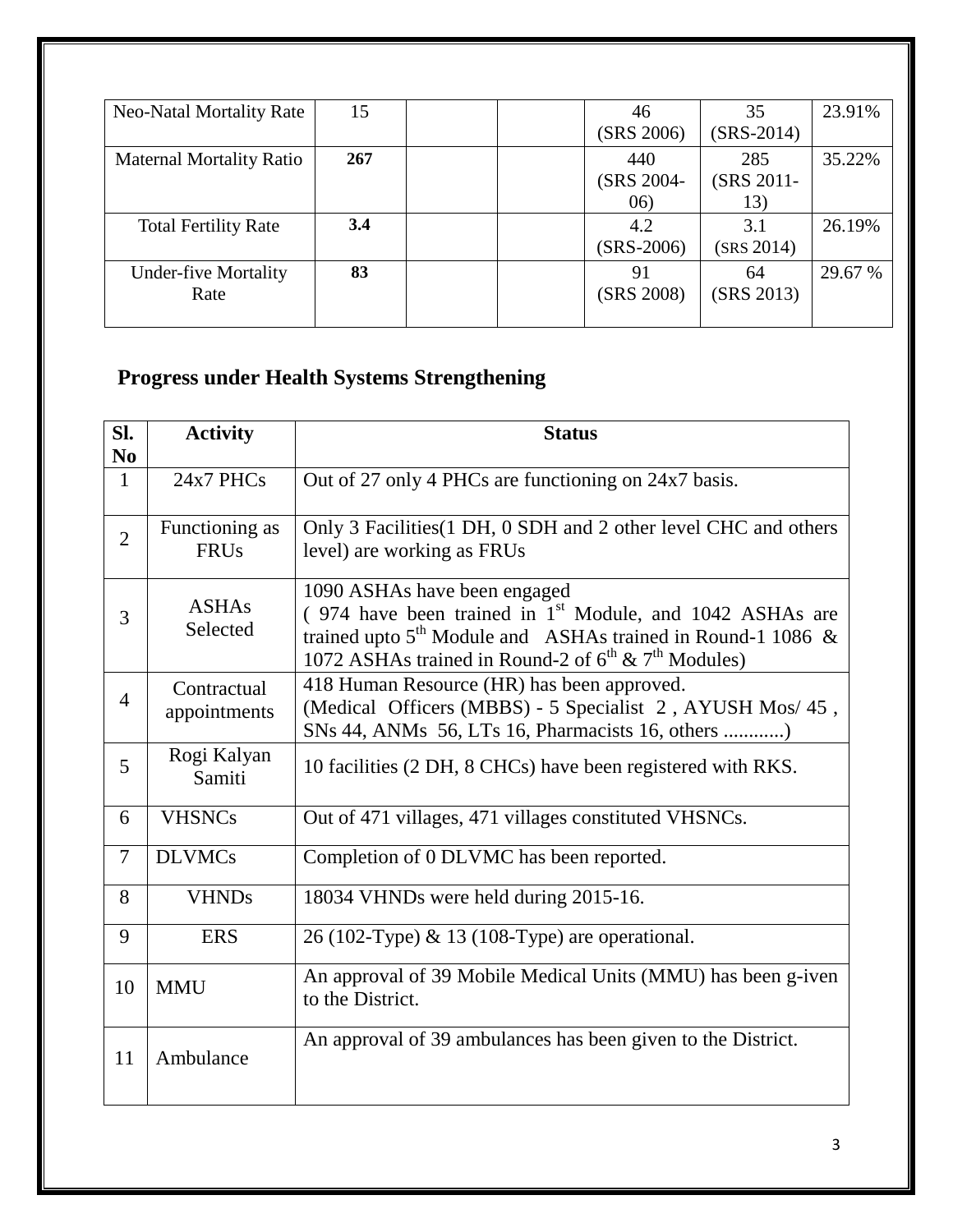| Infrastructure<br>12 | Facility      | New Construction                             |                                    | Renovation/Up gradation |                        |  |  |
|----------------------|---------------|----------------------------------------------|------------------------------------|-------------------------|------------------------|--|--|
|                      |               | Sanctioned                                   | Completed                          |                         | Sanctioned   Completed |  |  |
|                      | DH            |                                              |                                    |                         |                        |  |  |
|                      | Strengthening | <b>CHC</b>                                   |                                    |                         |                        |  |  |
|                      |               |                                              |                                    |                         |                        |  |  |
|                      |               |                                              |                                    |                         |                        |  |  |
|                      | New Born Care |                                              | Sick New Born Care unit (SNCU)     |                         |                        |  |  |
| 13                   | Units         |                                              | New Born Stabilization Unit (NBSU) |                         |                        |  |  |
|                      | established   | New Born Care Corner (NBCC)                  |                                    |                         |                        |  |  |
|                      |               | <b>Nutrition Rehabilitation Center (NRC)</b> |                                    |                         |                        |  |  |

## **Physical Progress of Institutional Deliveries and JSY**

| Year    | <b>Institutional Deliveries</b> | <b>JSY</b> beneficiaries |
|---------|---------------------------------|--------------------------|
| 2012-13 | 27002                           | 27002                    |
| 2013-14 | 25528                           | 25528                    |
| 2014-15 | 27183                           | 27183                    |
| 2015-16 | 28083                           | 28083                    |
| 2016-17 | 11660                           | 11660                    |

#### **1. Funds Released under NRHM** (in crores)

| Year         | <b>Allocation</b> | Release* | <b>Expenditure</b> |
|--------------|-------------------|----------|--------------------|
| 2012-13      | 28.45             | 28.45    | 12.79              |
| 2013-14      | 31.74             | 31.74    | 15.87              |
| 2014-15      | 34.51             | 34.51    | 22.87              |
| 2015-16      | 41.82             | 41.82    | 20.76              |
| <b>Total</b> | 136.52            | 136.52   | 72.29              |

\*Release figures for the F.Y. 2015-16 are updated on 31.03.2016 and provisional.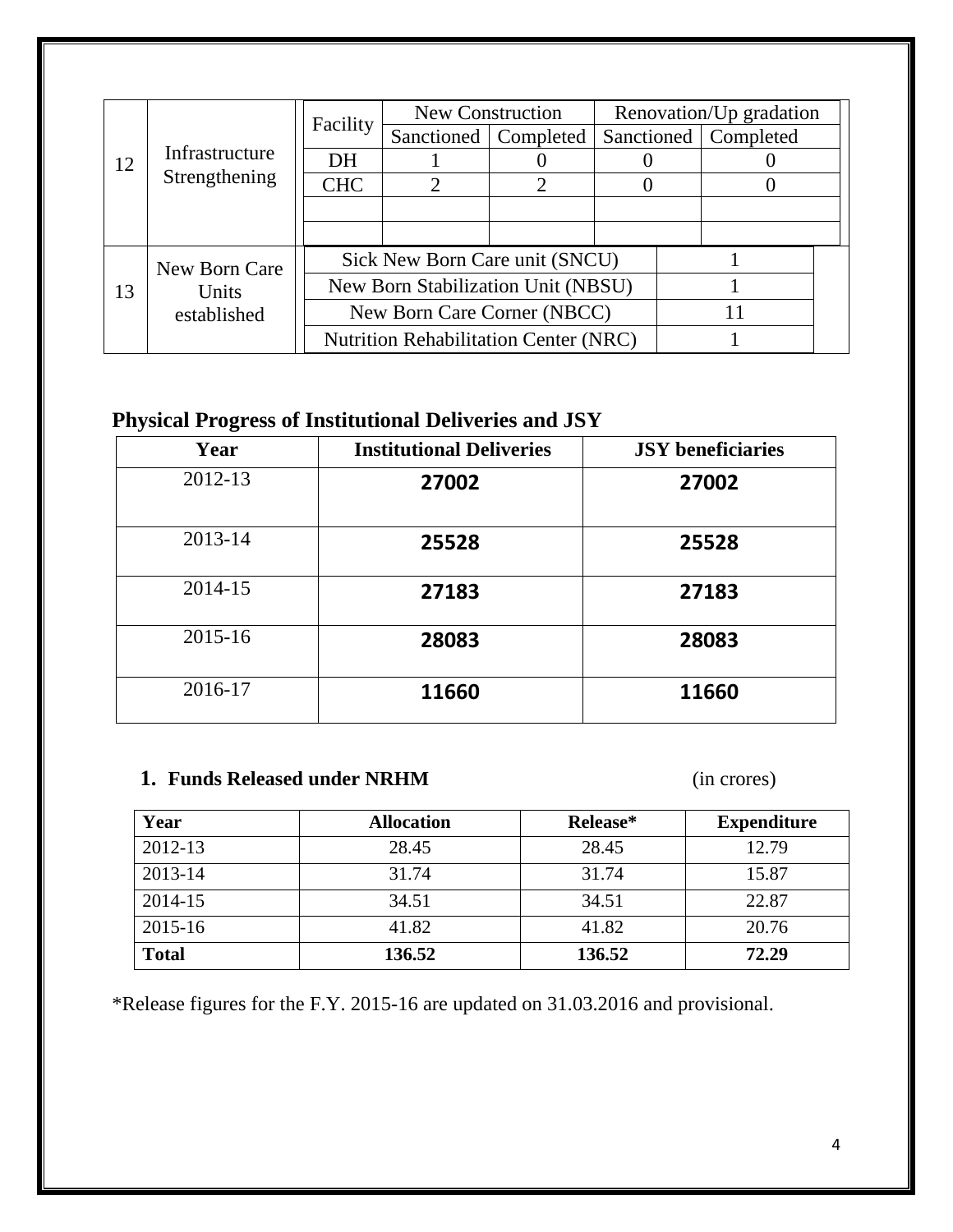#### **NUHM**

#### **A. Demographic Profile (As per Census 2011):**

|                | Total Population (In lakhs)                                                                  | 1581810  |
|----------------|----------------------------------------------------------------------------------------------|----------|
| 2              | Urban Population (In lakhs)                                                                  | 256838   |
| 3              | Urban Population as percentage of total population                                           | 16.23%   |
| $\overline{4}$ | Urban slum population (in lakhs)                                                             | 36606    |
| 5              | Slum population as percentage of urban population                                            | 14.25%   |
| 6              | Number of Metro cities                                                                       | 0        |
| 7              | Number of Million + cities $(> 10$ lakh population)                                          | 0        |
| 8              | Number of cities with 1 to 10 lakh population                                                | 0        |
| 9              | Number of towns with less than 1 lakh but more than 50<br>thousand population                | $\Omega$ |
| 10             | Number of State HQs/District HQs which have population<br>between 50 thousand to 30 thousand | 0        |
| 11             | Total Eligible cities $(6+7+8+9+10)$                                                         | 0        |
| 12             | Total cities covered under NUHM till 2015-16                                                 | 0        |

**B. Coverage:**

#### **Status of NUHM in the District - Etawah**

## **(Position as on 31st Aug, 2016)**

| Sl. No.        | <b>Activities</b>                     | <b>Approved</b>   | <b>Progress</b> |
|----------------|---------------------------------------|-------------------|-----------------|
| 1.             | <b>Planning &amp; Mapping</b>         |                   |                 |
| 2.             | <b>Human Resource</b>                 | <b>Sanctioned</b> | $In - position$ |
|                | <b>Medical Officers</b>               | 6                 | 2               |
|                | <b>Staff Nurses</b>                   | 9                 | 8               |
|                | <b>Auxiliary Nurse Midwife (ANMs)</b> | 26                | 25              |
|                | Lab Technicians                       | 6                 | 5               |
|                | Pharmacists                           | 6                 | 6               |
|                | <b>ASHA</b>                           | 36                | $\overline{0}$  |
|                | Mahila Arogya Samiti (MAS)            |                   |                 |
|                | <b>State Program Management Unit</b>  | 1                 |                 |
|                | District Program Management Unit      |                   |                 |
| 3 <sub>1</sub> | <b>Infrastructure</b>                 |                   |                 |
|                | <b>U-PHCs</b>                         |                   |                 |
|                | Strengthening of U-PHCs               | 6                 | 6               |
|                | New U-PHCs                            | $\overline{0}$    | $\overline{0}$  |
|                | <b>U-CHCs</b>                         |                   |                 |
|                | Strengthening of U-CHCs               | $\overline{0}$    | $\overline{0}$  |